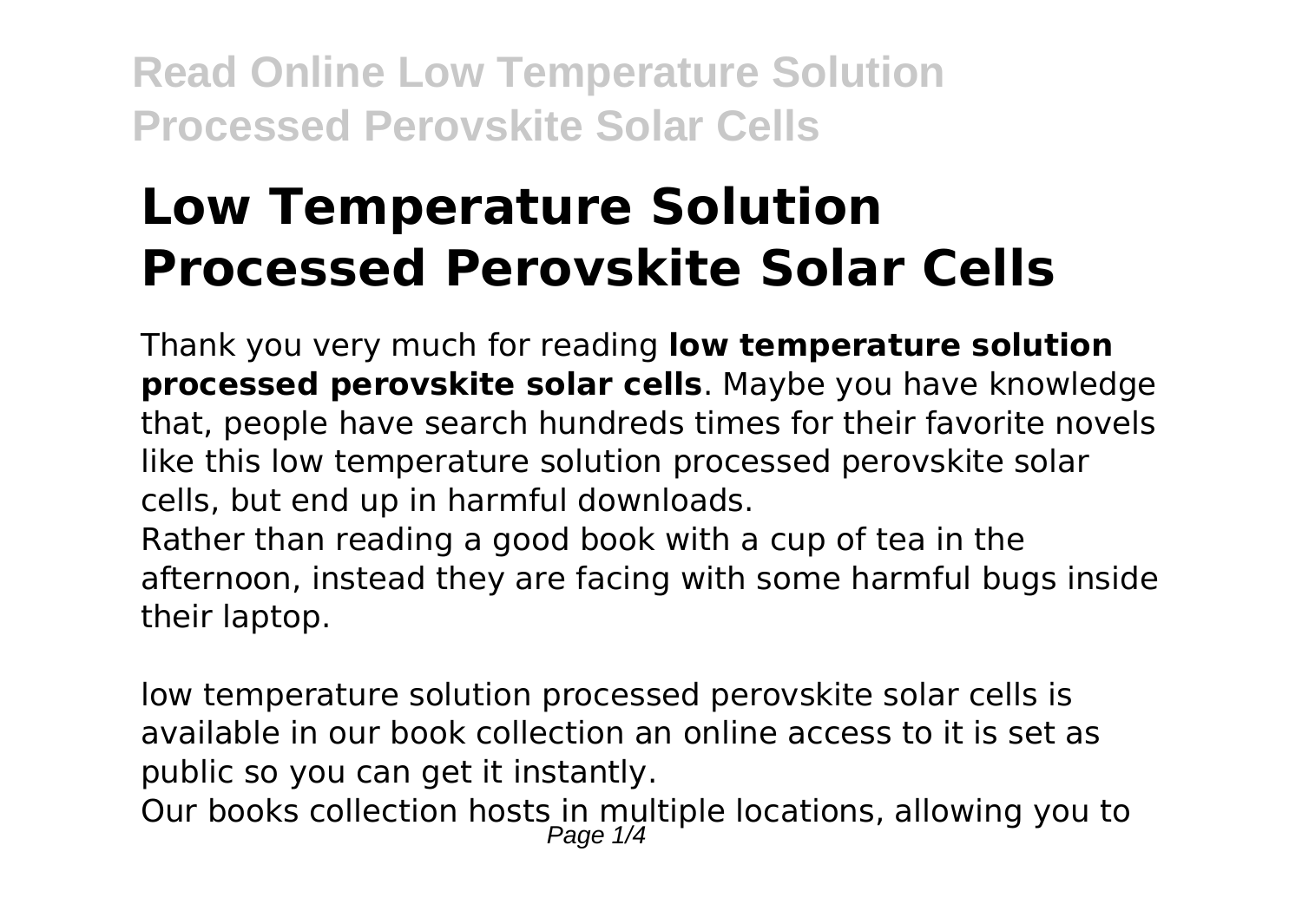get the most less latency time to download any of our books like this one.

Kindly say, the low temperature solution processed perovskite solar cells is universally compatible with any devices to read

You won't find fiction here – like Wikipedia, Wikibooks is devoted entirely to the sharing of knowledge.

#### **Low Temperature Solution Processed Perovskite**

As a result, recent attention has shifted to combining perovskites with fully textured c-Si ().The benefits of fully textured tandems have been demonstrated previously by Sahli et al. using a hybrid two-step deposition method combining sequential coevaporation of PbI 2 and CsBr and solution conversion ().Unfortunately, the fill factor (FF) was moderate, a result of the limited perovskite ...

### **Efficient tandem solar cells with solution-processed**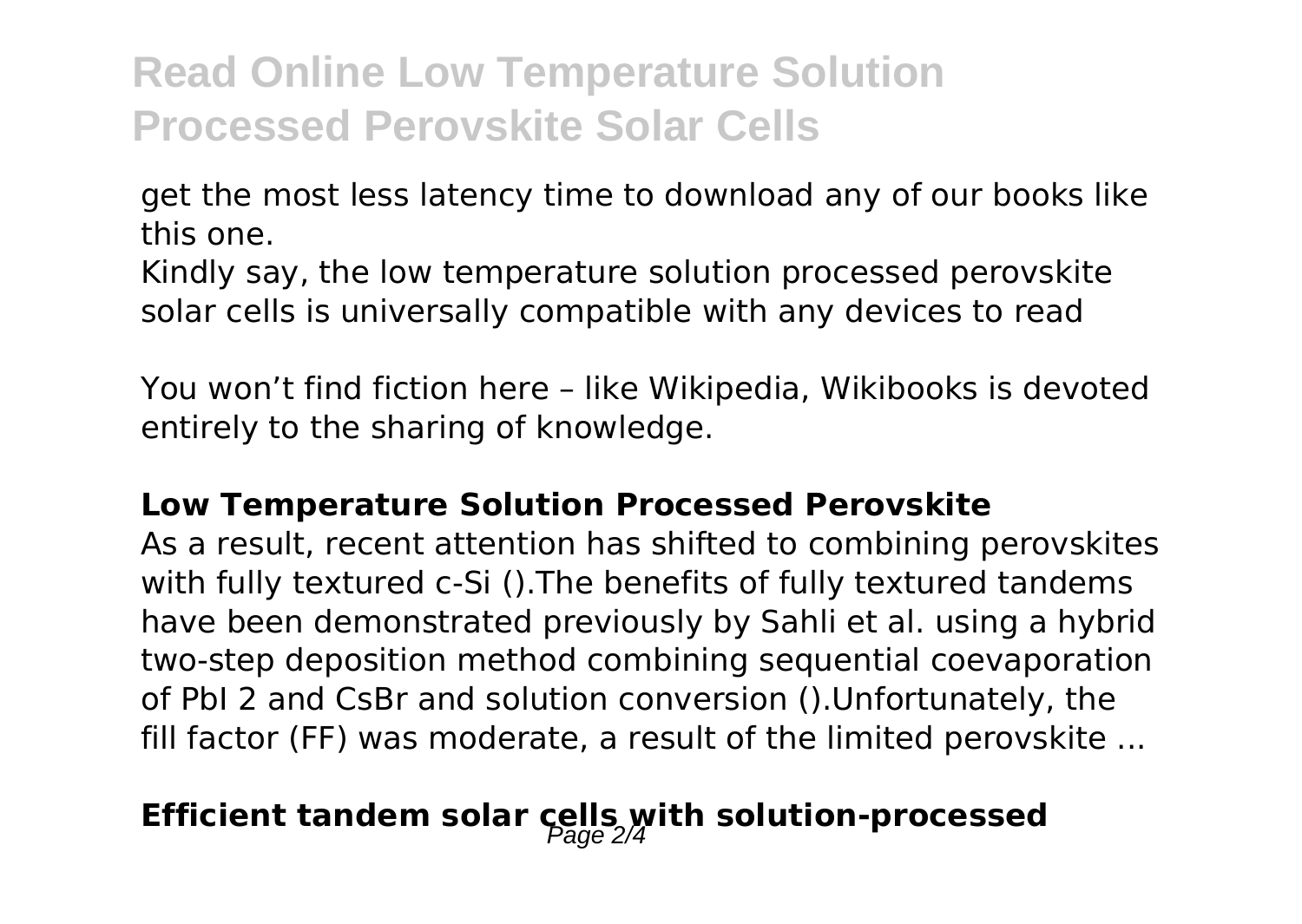#### **perovskite on ...**

Tsai, H. et al. Design principles for electronic charge transport in solution-processed vertically stacked 2D perovskite quantum wells. Nat. Commun. 9 , 2130 (2018).

#### **Two-dimensional Ruddlesden–Popper layered perovskite solar ... - Nature**

To fabricate perovskite solar cells, the perovskite precursor solution was prepared by mixing 1,139 mg mL –1 FAPbI 3 in a mixture of DMF and DMSO in a 4:1 ratio by volume. MACl was added in the range 0∼50 mol%. For each sample, 70 μL of the filtered solution was spread over the FTO/c-TiO 2 /mp-TiO 2 tertbutylpyridine (TBP), 23 μL Li-bis ...

#### **Methylammonium Chloride Induces Intermediate Phase Stabilization for ...**

We demonstrate a monolithic perovskite/CIGS tandem solar cell